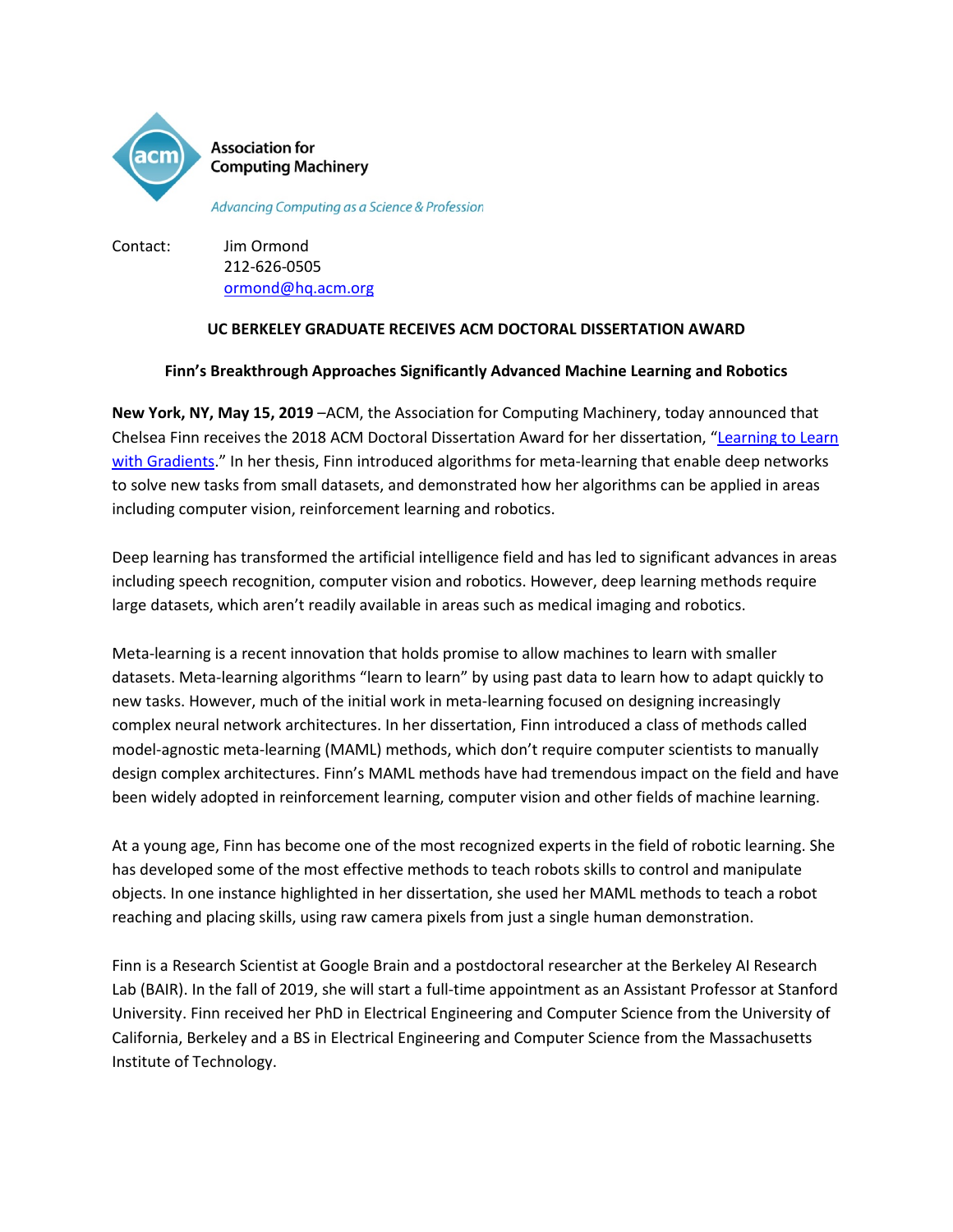## **Honorable Mentions**

Honorable Mentions for the 2018 ACM Doctoral Dissertation Award go to Ryan Beckett and Tengyu Ma, who both received PhD degrees in Computer Science from Princeton University.

Ryan Beckett developed new, general and efficient algorithms for creating and validating network control plane configurations in his dissertation, ["Network Control Plane Synthesis and Verification.](http://www.rbeckett.org/files/thesis.pdf)" Computer networks connect key components of the world's critical infrastructure. When such networks are misconfigured, several systems people rely on are interrupted—airplanes are grounded, banks go offline, etc. Beckett's dissertation describes new principles, algorithms and tools for substantially improving the reliability of modern networks. In the first half of his thesis, Beckett shows that it is unnecessary to simulate the distributed algorithms that traditional routers implement—a process that is simply too costly—and that instead, one can directly verify the stable states to which such algorithms will eventually converge. In the second half of his thesis, he shows how to generate correct configurations from surprisingly compact high-level specifications.

Beckett is a researcher in the mobility and networking group at Microsoft Research. He received his PhD and MA in Computer Science from Princeton University, and both a BS in Computer Science and a BA in Mathematics from the University of Virginia.

Tengyu Ma's dissertation, ["Non-convex Optimization for Machine Learning: Design, Analysis, and](https://dataspace.princeton.edu/jspui/bitstream/88435/dsp01th83m199d/1/Ma_princeton_0181D_12361.pdf)  [Understanding,](https://dataspace.princeton.edu/jspui/bitstream/88435/dsp01th83m199d/1/Ma_princeton_0181D_12361.pdf)" develops novel theory to support new trends in machine learning. He introduces significant advances in proving convergence of nonconvex optimization algorithms in machine learning, and outlines properties of machine learning models trained via such methods. In the first part of his thesis, Ma studies a range of problems, such as matrix completion, sparse coding, simplified neural networks, and learning linear dynamical systems, and formalizes clear and natural conditions under which one can design provable correct and efficient optimization algorithms. In the second part of his thesis, Ma shows how to understand and interpret the properties of embedding models for natural languages, which were learned using nonconvex optimization.

Ma is an Assistant Professor of Computer Science and Statistics at Stanford University. He received a PhD in Computer Science from Princeton University and a BS in Computer Science from Tsinghua University.

The 2018 Doctoral Dissertation Award recipients will be formally recognized at the annual ACM Awards Banquet on June 15 in San Francisco.

#### **About the ACM Doctoral Dissertation Award**

*Presented annually to the author(s) of the best doctoral dissertation(s) in computer science and engineering. [The](https://awards.acm.org/doctoral-dissertation)  [Doctoral Dissertation Award](https://awards.acm.org/doctoral-dissertation) is accompanied by a prize of \$20,000, and the Honorable Mention Award is accompanied by a prize totaling \$10,000. Winning dissertations will be published in the ACM Digital Library as part of the ACM Books Series.*